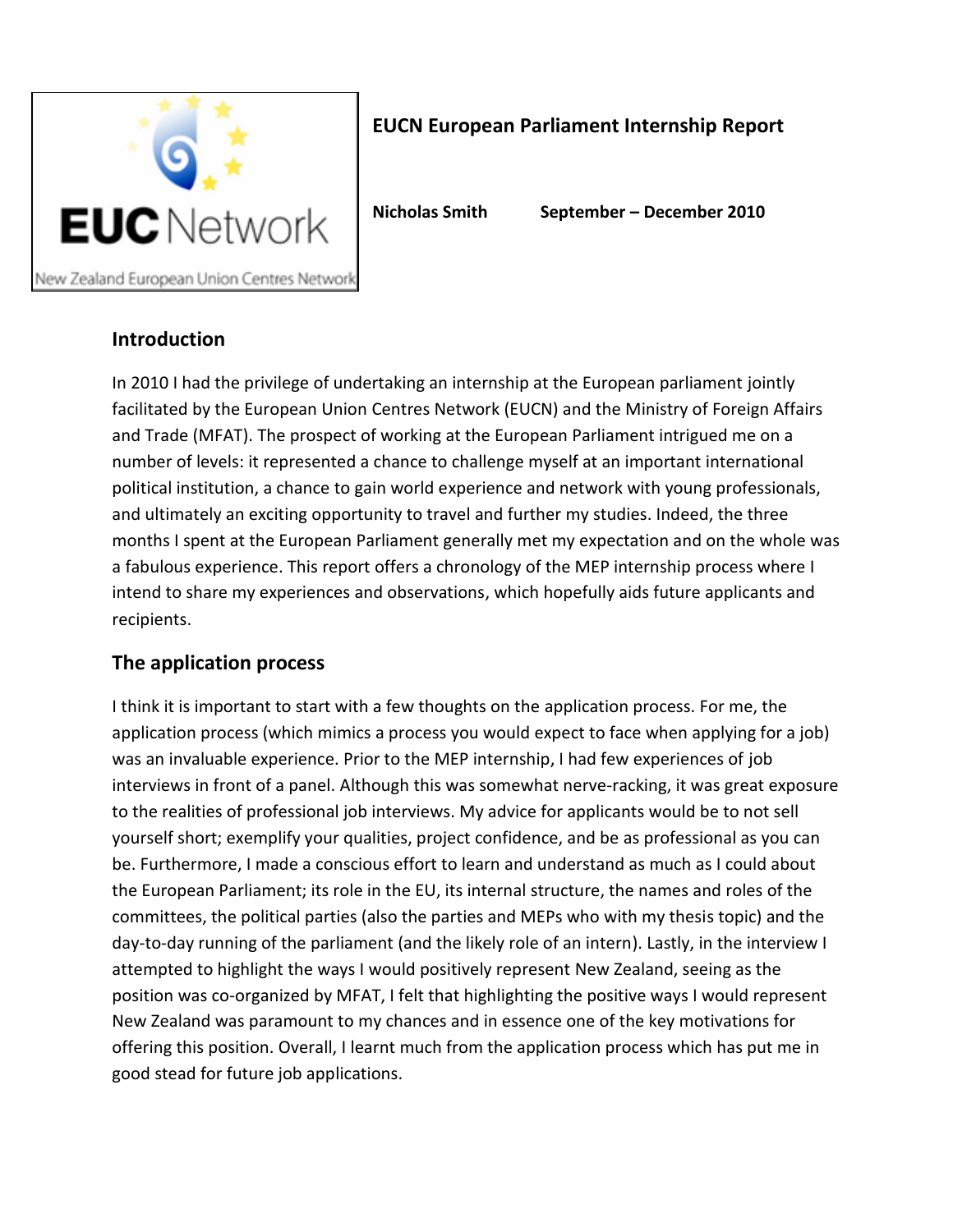## **Preparation**

I was fortunate enough to make contact with an MEP shortly after receiving the internship. Nevertheless, nailing down a concrete placement in the office of an MEP proved to be a difficult task given the sheer demand and over-capacity of many offices. Nevertheless, through initial contact with Vittorio Prodi's office I was able to eventually find a placement in one of his colleagues, Francesca Balzani's office. Once getting confirmation of a placement I was able to book my tickets to Brussels for September. My advice for travel would be to fly to one of the larger European airports such as Paris or Frankfurt and then train to Brussels. Finding flights directly to Brussels tended to be far more expensive and required a number of changes and delays. Also, I gave myself 10 days in Brussels before the internship started, basically in order to acclimatize and familiarize myself with the new surroundings. The best website for all your queries and questions on living in Brussels is undoubtedly [http://brussels.angloinfo.com/,](http://brussels.angloinfo.com/) this website has guides for all aspects of life in Brussels and a forum if you have questions which aren't covered.

### **Visas**

A visa is not necessarily a requirement, but I would strongly advise people in applying for a 1 year working holiday visa. The application is time-consuming and expensive but having that flexibility is worth it. I wish I had heeded such advice, as I only went to Belgium on a temporary three month visa, after being given some out-of-date advice. Given the rigid and complex nature of Belgian bureaucracy, applying for an extension or an alternative visa once living in Belgium is not only impossible but applications have to be filed from your country of residence. My experience should be a cautionary tale for prospective recipients. I was enjoying my time in Brussels so much that I negotiated with my MEP to remain on as intern for an extra 3 months, assuming I could re-apply for a three month visa or apply for a working holiday visa by proxy (i.e. from the UK), I was shocked and bitterly disappointed when told there was no way I could legally remain in Belgium without returning to New Zealand first. Therefore, if you feel that there is a chance you may stay longer than three months, then bite the bullet and get the one year working holiday visa, the flexibility will mean that if you get opportunities like I did, you will be in a place to prosper from them.

## **Accommodation**

I used the ten days I had in Brussels before the start of my internship to find accommodation. Through looking at the website<http://www.immoweb.be/> and visiting a number of local agencies, I was able to visit a number of places in a number of different areas. I was concerned about not finding a place before I left for Brussels given the apparent lack of accommodation for September (internship season!). However, there are still viable options if you decide to take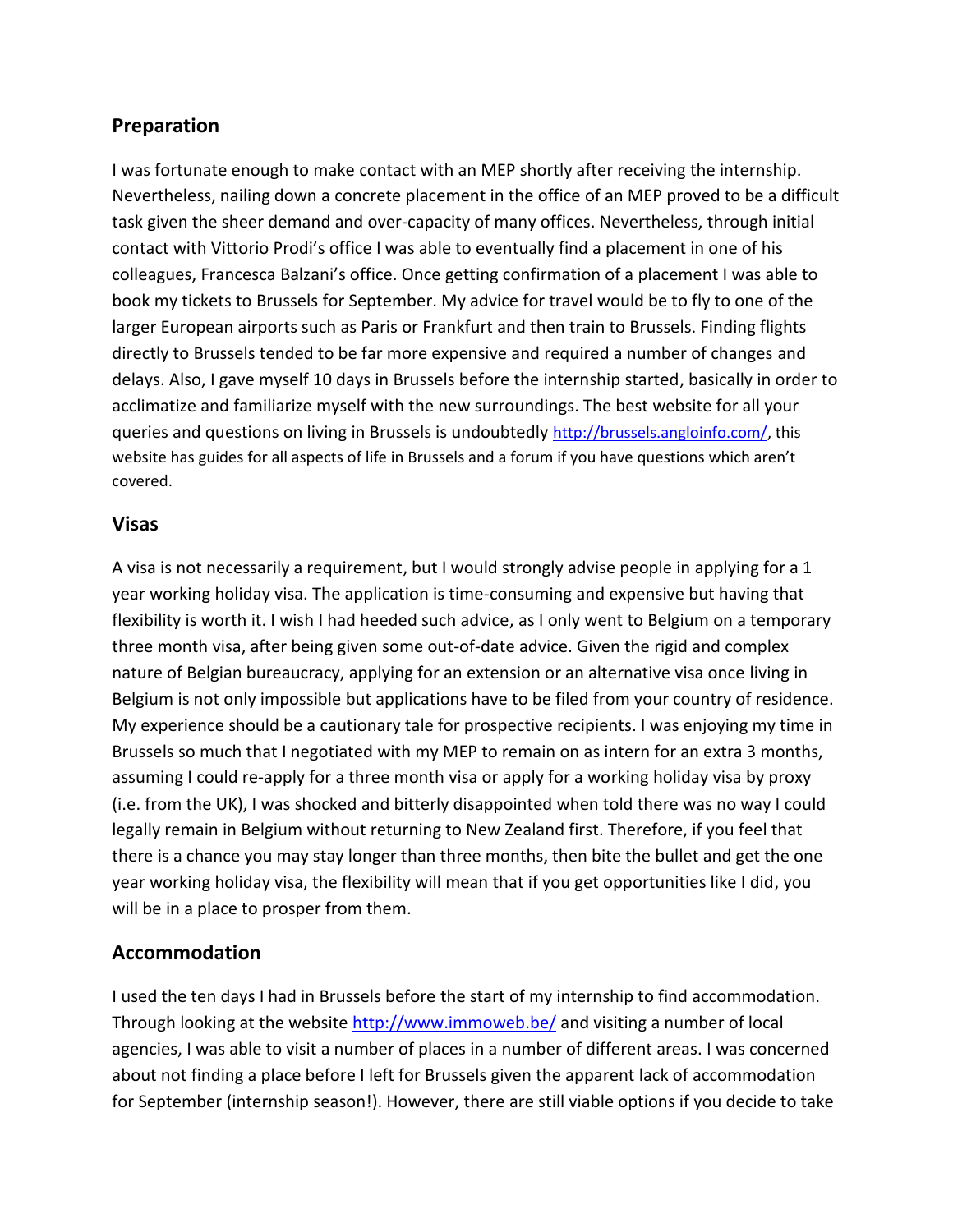my approach and find accommodation once on the ground in Brussels. My criteria for finding a flat was simple, I wanted somewhere which was in walking distance to the European Parliament and from major shopping areas. I ended up finding a place in Etterbeek, a commune which borders the European Parliament. My flat ended up being situated in a lovely alcove with a communal park, really quiet residents and at only 15 minutes walk from the parliament, an ideal location. For me, Etterbeek is a great place to live, the city centre is easily accessible via bus, Flagey (a vibrant student area) was within walking distance, Brussels Midi train station was a short tram ride away, and the supermarket was 5 minutes from my house. However, I would strongly recommend against using the agency that set me up in my flat, NADIMMO proved to be highly incompetent and downright unhelpful. It took them 3 months to pay back the 1400 Euro bond I paid on the flat and only after I asked my lawyer friend to represent me. Colleagues of mine were able to find places through online ads which did not require the payment of a bond; I would recommend looking at these options before committing to an agency. The following websites may prove useful:

#### <http://www.thebulletin.be/>

#### <http://www.vlan.be/>

<http://www.stagiaireinfo.eu/en/>

### **Social Life**

In my opinion, the easiest way to integrate and settle in a new city is through generating a decent social network. In Brussels, I fell on my feet rather well, I immediately joined the Brussels expat rugby team [\(http://www.Brusselsceltic.com\)](http://www.brusselsceltic.com/) which cater for all skill levels, both males and females (touch rugby and netball are also played). Playing rugby in Brussels was great on so many levels, I made some great life-long friends, I played competitively for the  $1<sup>st</sup>$ team and got to travel around Belgium every weekend, and the social side of things was great fun. Through the rugby club I was able to tap into the vibrant expat community in Brussels, people really look out for one another and this aided my integration greatly. My social experience in Brussels was so warming and enjoyable that I could definitely see myself being able to live in Brussels full time. That is not to say avoid interacting with the locals, far from it! I found the locals really friendly, helpful and hospitable.

#### **Language**

As I didn't speak French or Dutch, I had to solely rely on English while in Brussels. At times this caused issues when shopping or searching for accommodation. However, if you try and learn some French and make an effort, people respect that and tend to be really helpful. As is the case with most places in Europe, it is quite easy to get by only speaking English. In terms of the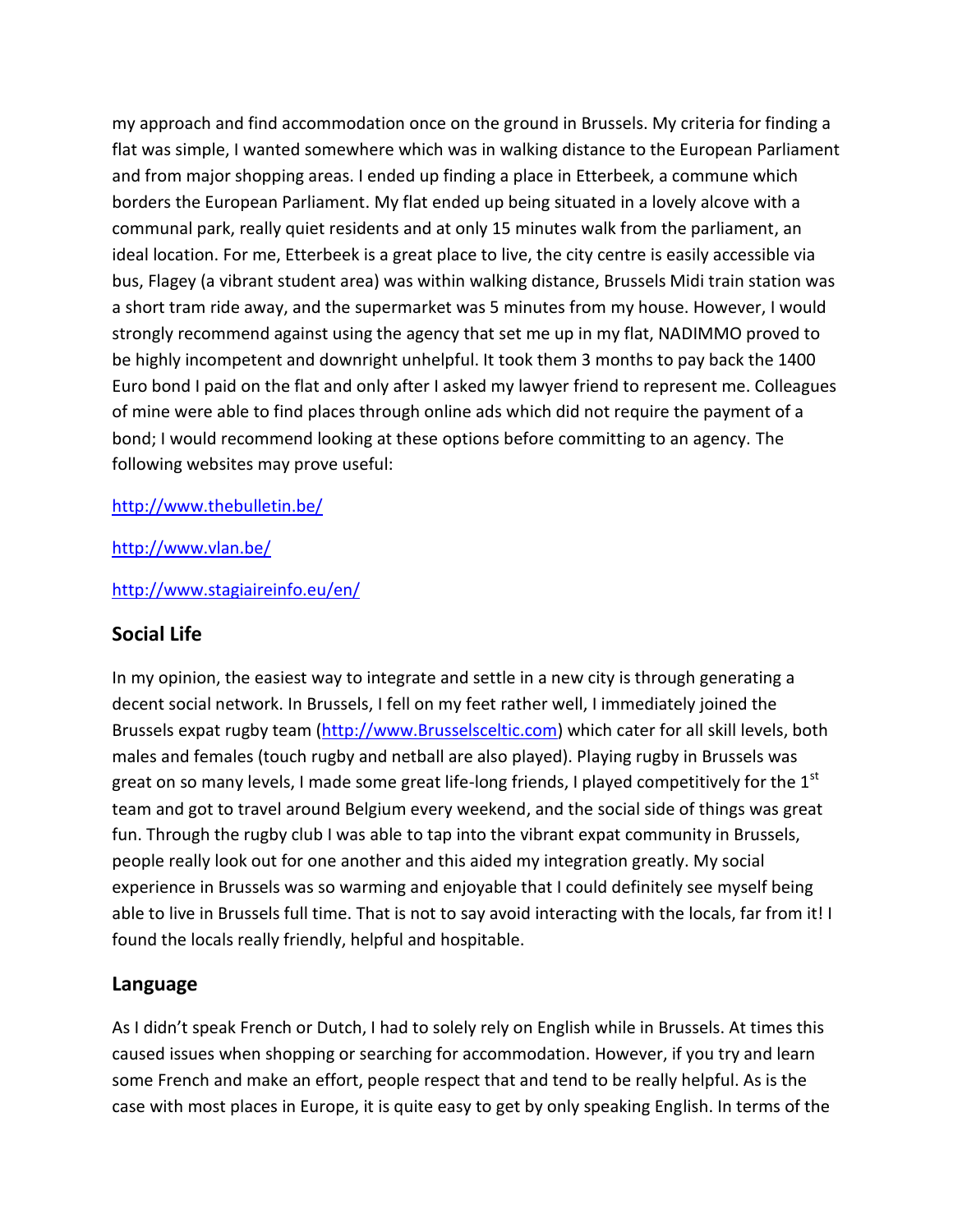parliament, English is essentially the working language; very rarely did I experience any communication difficulties when working there. I would highly recommend taking French lessons (I was unable to because of rugby, but colleagues of mine did) as a way of improving your ability to exist in Brussels, but also as a way of meeting like-minded people.

### **The Parliament**

I found the Parliament to be like an adventure playground, I really enjoyed being a part of the vibrancy and progressiveness of the people that worked there and the copious amounts of visitors that would grace the parliament on a daily basis. The parliament is a really pro-active place with countless promotions, seminars, hearings, meetings and events which cater to all spectrums and interests. My personal favourite was to attend the numerous seminars on topics ranging from democracy in Turkey, fisheries exploitation in Western Sahara, human rights violations in Libya, and so on. These events usually involved high-ranking officials such as MEPs, Commissioners, or outsider experts. Listening to the Prime Minister of Ukraine was a memorable highlight. Ultimately, if you have a passion for international relations then it is very hard to become bored or disinterested in the parliament.

# **The Internship**

During my three month internship at the European Parliament I experienced both highs and lows. I was very grateful to Francesca Balzani for taking me on. It was quite an interesting situation when I arrived; Mrs Balzani was 8 months pregnant and about to commence maternity leave. This meant that the majority of my internship was spent working closely with her assistant Francesca Lazzarroni. In the initial couple of weeks I was brought up to speed on the day-to-day running of the parliament and the role of the assistant and intern. This was exciting and fruitful as it gave me a first-hand insight in the dynamics of the parliament, something which you have to really experience to fully understand. I went in consciously trying to project enthusiasm and work ethic in order to get the most out of the internship; I was well prepared to work as many hours as they wanted in order to gain invaluable experience. Sadly this did not pan out as I had hoped. Although the internship was great, I felt that I was completely underutilized by Mrs Balzani's office. It struck me that they were somewhat reluctant to over-work me and they often encouraged me to focus on my own interests or areas related to my thesis, which I was grateful for, but I really wanted to make solid contributions to their work. I did work on a couple of projects related to trade in bananas and EU health policy which allowed me to immerse myself in research and analysis. I would say my most important role was the monitoring of the International Trade Committee (INTA). Mrs Balzani was a substitute on the INTA committee and due to her important role on the Budget Committee she was usually unable to closely follow the INTA meetings. My job was to attend